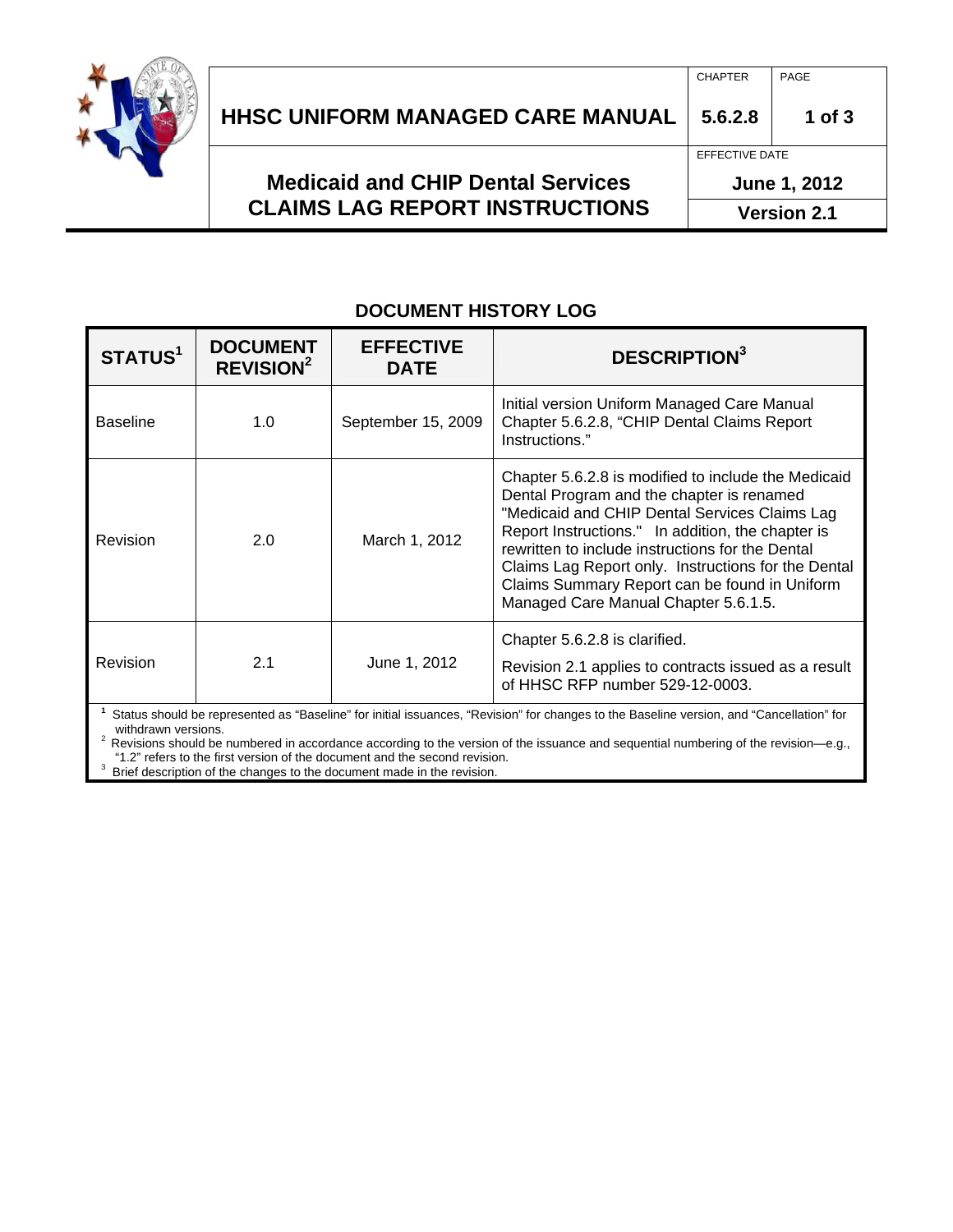

### **Applicability of Chapter 5.6.2.8**

This chapter applies to Dental Contractors participating in the Texas Medicaid or CHIP Dental Programs. The requirements in this chapter apply to both Programs, except where noted.

#### **Objective**

Dental Contractors participating as a dental indemnity insurer or single-service health maintenance organization (also referred to as a "dental maintenance organization" or "DMO") in the Texas Medicaid/CHIP Dental Programs must submit a Claims Lag Report (CLR) in accordance with the HHSC Dental Services Contract and the instructions below.

#### **General**

**General** Modified by Version 2.1

The Claims Lag Report must be completed using the Microsoft Excel templates provided by HHSC. All shaded data fields in the CLR represent fields where data input is required. All data fields not shaded represents cell-referenced data or calculations.

HHSC will provide the Claims Lag Report to the Dental Contractors in an electronic format. Spreadsheet integrity is critical to the automated compilation of this data. Dental Contractors may not alter the file name, worksheet name, existing cell locations, or the format of the data in the cells except to add columns for additional months paid.

Please refer to UMCM Chapter 5.6.2.9 for the Medicaid Dental Services CLR template and to UMCM Chapter 5.6.2.7 for the CHIP Dental Services CLR template.

#### **Claims Lag Report**

As required by the HHSC Dental Services Contract*,* the Dental Contractor must submit the Claims Lag Report as a Contract year-to-date report. The report must disclose the amount of incurred claims each month and the amount paid each month. Applicable definitions are found in the Medicaid/CHIP Dental Services Contract Terms & Conditions and UMCM Chapter 2.0. The Claims Lag Report must be submitted quarterly by the last day of the month following the reporting period.

#### **Data Entry for the Claims Lag Report**